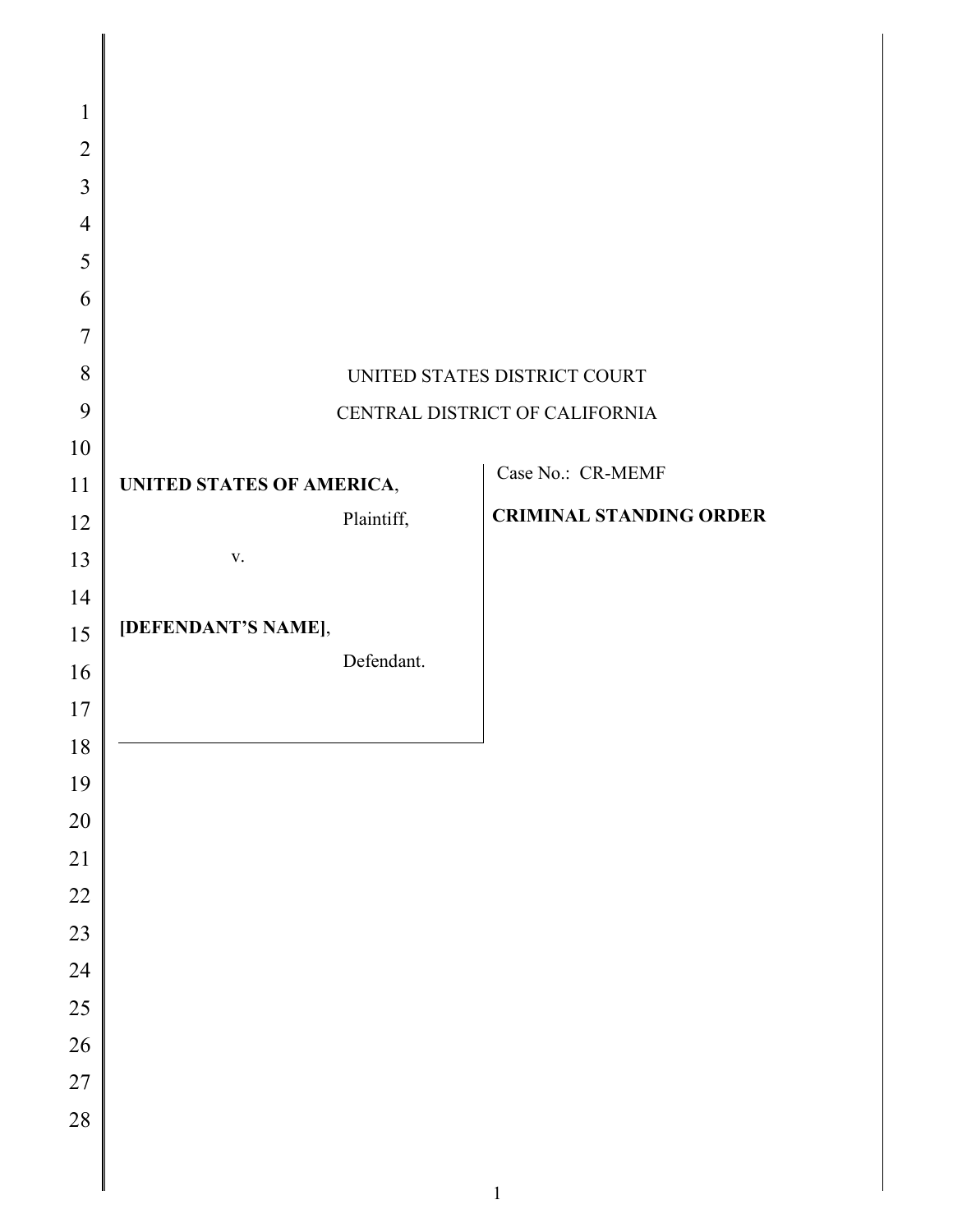# **PLEASE READ THIS ORDER CAREFULLY. IT GOVERNS THE CASE AND DIFFERS IN SOME RESPECTS FROM THE LOCAL RULES.**

Both the Court and all counsel bear responsibility for the progress of litigation in this Court. **"Counsel," as used in this Order, includes defendants appearing pro se.1** To secure the just determination of every action, "to secure simplicity in procedure and fairness in administration, and to eliminate unjustifiable expense and delay," as required by Rule 2 of the Federal Rules of Criminal Procedure, all counsel, including pro se defendants, are ordered to be familiar with the Federal Rules of Criminal Procedure ("FED. R. CRIM. P."), the Local Criminal Rules of the Central District of California ("Local Criminal Rules"), the applicable Local Civil Rules of the Central District of California ("Local Civil Rules"), $<sup>2</sup>$  and this Court's standing orders and online procedures</sup> and schedules.

# **UNLESS THE COURT ORDERS OTHERWISE, THE FOLLOWING RULES APPLY.**

**I. Invitation to Self-Identify Pronouns and Honorifics**

Counsel may indicate their pronouns and honorifics and those of the defendant by filing a letter, adding the information in the name block or signature line of the pleadings, or verbally informing the Court when making an appearance.

# **II. Courtroom Decorum**

The Court expects everyone in her courtroom to treat each other with dignity and respect.

Therefore, at a minimum, she expects the following from all: $3$ 

• Being punctual and prepared for all court appearances.

 $1$  This Court does not exempt defendants appearing without attorneys, also referred to as "pro se defendants" from compliance with the Federal Rules of Criminal Procedure, the Local Criminal Rules of the Central District of California ("Local Criminal Rules"), the applicable Local Civil Rules of the Central District of California ("Local Civil Rules"), and this court's standing orders and online procedures and schedules. *See* Local Civil Rules 1-3 and 83-2.2.3.

<sup>&</sup>lt;sup>2</sup> "When applicable directly or by analogy, the Local [Civil] Rules of the Central District of California shall govern the conduct of criminal proceedings before the District Court, unless otherwise specified." Local Criminal Rule 57-1.

<sup>&</sup>lt;sup>3</sup> For more detailed guidance, counsel are advised to refer to the Central District of California's Civility and Professionalism Guidelines, which can be found at

http://www.cacd.uscourts.gov/attorneys/admissions/civility-and-professionalism-guidelines.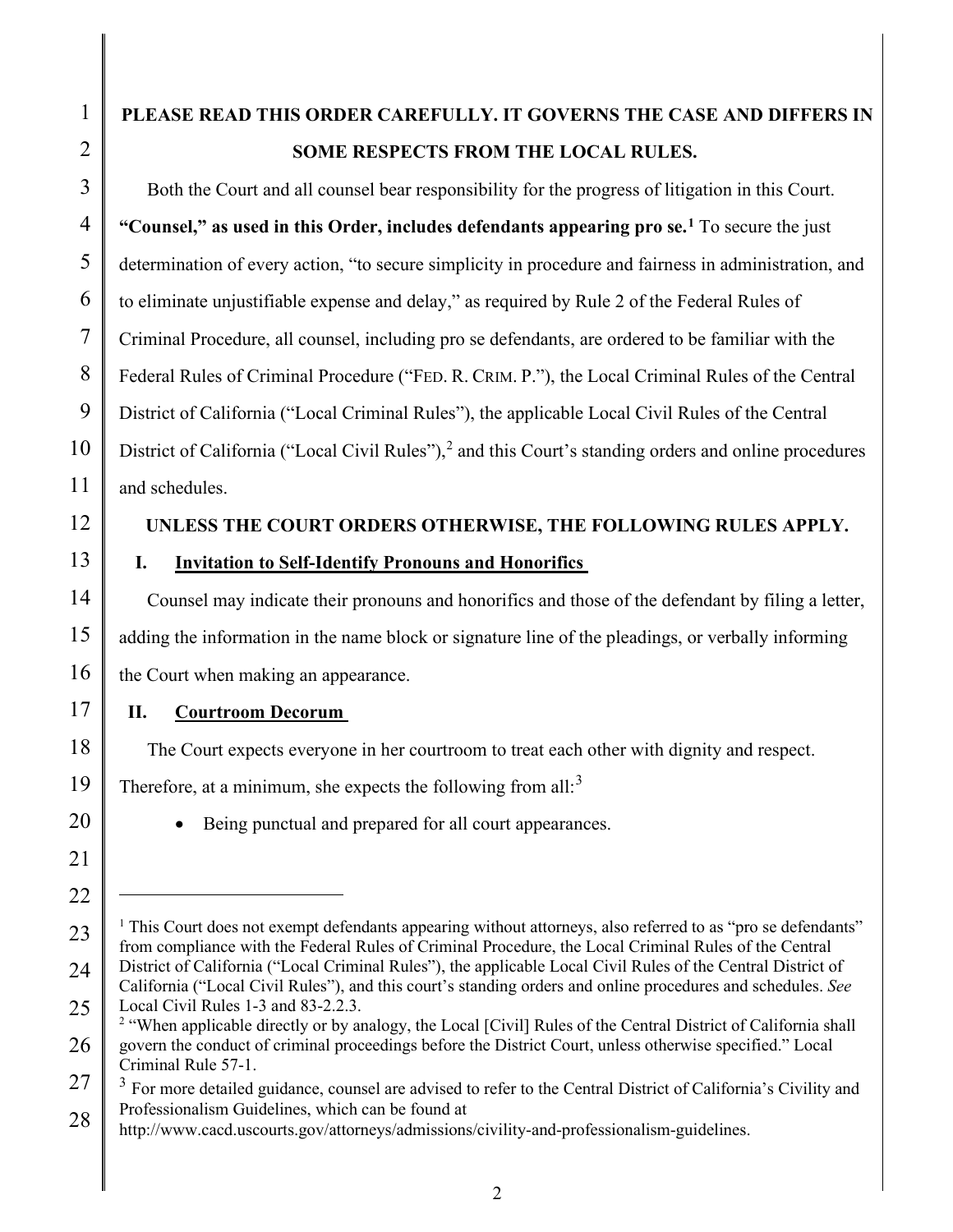| $\mathbf{1}$   | Speaking and writing civilly and respectfully in all communications involving the Court.                  |
|----------------|-----------------------------------------------------------------------------------------------------------|
| $\overline{2}$ | This includes:                                                                                            |
| 3              | Referring to and addressing witnesses, counsel, parties, and court personnel by<br>$\circ$                |
| 4              | their surnames, pronouns, and honorifics, unless leave to do otherwise is                                 |
| 5              | granted.                                                                                                  |
| 6              | Refraining from interrupting any other person in the courtroom when someone<br>$\circ$                    |
| 7              | else is speaking. The same courtesy will be returned for every person.                                    |
| 8              | Refraining from making gestures, facial expressions, or audible comments as<br>$\circ$                    |
| 9              | manifestations of approval or disapproval of testimony or argument.                                       |
| 10             | Being considerate of the time constraints and pressures on the Court and court staff                      |
| 11             | inherent in their efforts to administer justice.                                                          |
| 12             | Acting and speaking civilly to court marshals, court clerks, court reporters, secretaries,<br>$\bullet$   |
| 13             | and law clerks with an awareness that they, too, are an integral part of the judicial                     |
| 14             | system.                                                                                                   |
| 15             | Ш.<br><b>Discovery and Notice Obligations</b>                                                             |
| 16             | Counsel shall comply with all notice and discovery obligations set forth in FED. R. CRIM. P.              |
| 17             | Rules 12, 12.1, 12.2, 12.3, 12.4, 15, and 16. The government shall promptly produce to counsel for        |
| 18             | the defendant any evidence falling within the scope of <i>Brady v. Maryland</i> , 373 U.S. 83 (1963),     |
| 19             | Giglio v. United States, 405 U.S. 150 (1972), Roviaro v. United States, 353 U.S. 53 (1957), and           |
| 20             | United States v. Henthorn, 931 F.2d 29 (9th Cir. 1991). The parties are encouraged to produce             |
| 21             | witness statements pursuant to 18 U.S.C. § 3500 and Fed. R. Crim. P. 26.2 sufficiently in advance         |
| 22             | of trial or other proceeding to avoid delays. Defense counsel is reminded of its reciprocal discovery     |
| 23             | obligations pursuant to FED. R. CRIM. P. Rule 26 and should promptly produce such materials to            |
| 24             | avoid delay at trial. Counsel for the government shall also disclose to counsel for defendant the         |
| 25             | existence or non-existence of: (1) evidence obtained by electronic surveillance; and (2) testimony        |
| 26             | by a government informant. A violation of this order or the government's obligations under <i>Brady</i> , |
| 27             | Giglio, Roviaro, or Henthorn may lead to a finding of contempt, imposition of sanctions, referral to      |
| 28             | a disciplinary authority, adverse jury instructions, exclusion of evidence, and dismissal of charges.     |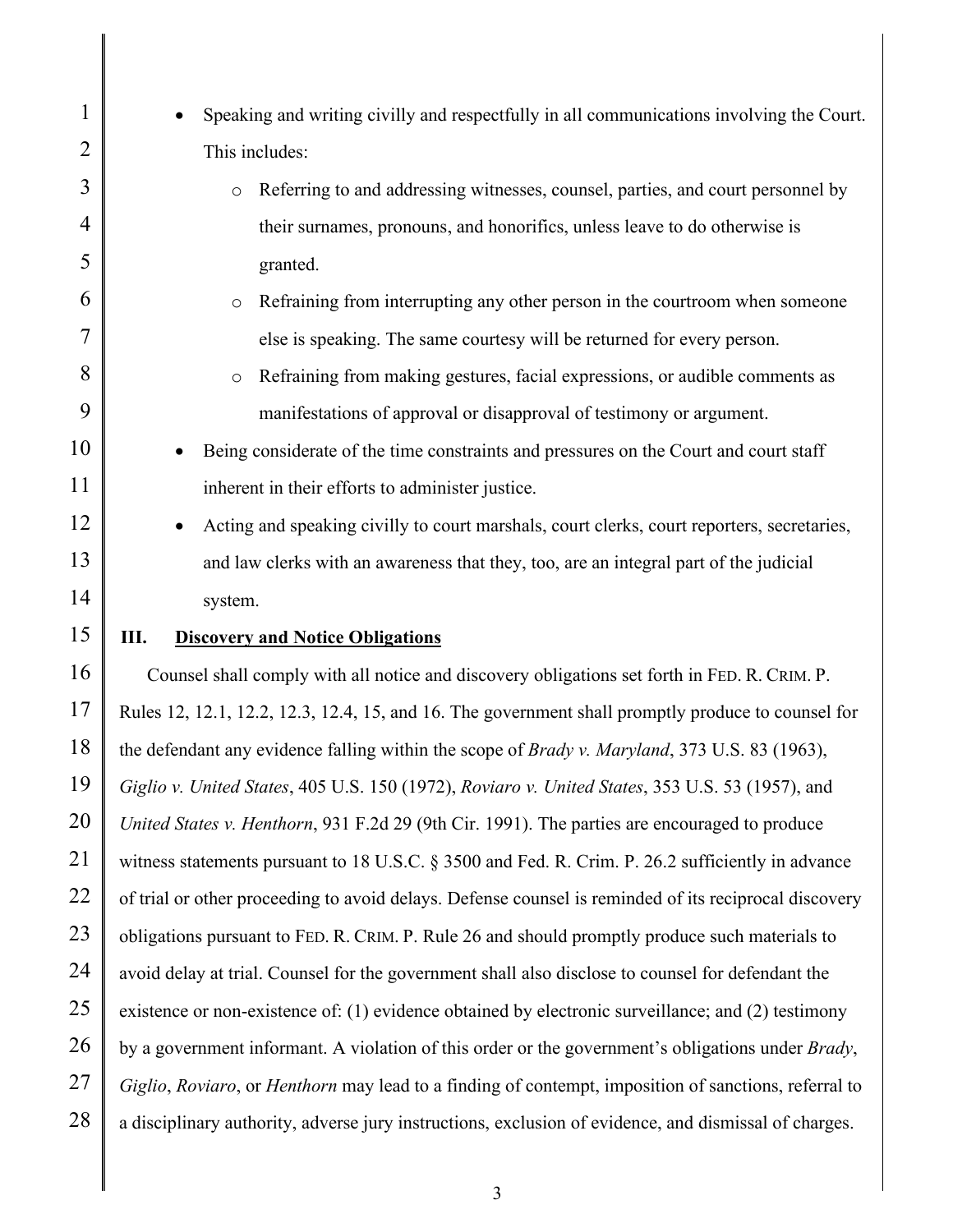Counsel shall meet and confer to resolve discovery disputes informally prior to filing a motion to compel discovery. All discovery motions shall state with particularity what is requested, the basis for the request, whether the discovery at issue has been requested, and opposing counsel's response to such request. The Court may decline to hear discovery motions made without prior consultation with opposing counsel.

#### **IV. Bail Review**

Any request for bail review based on changed circumstances or information not previously presented to the Magistrate Judge shall be addressed in the first instance to the Magistrate Judge and shall be served on both opposing counsel and Pretrial Services.

**V. General Requirements**

#### **A. Filings**

The captioned title of every filing shall contain: (a) the name of the first-listed defendant as well as the name(s) and number(s) (in the order listed in the Indictment) of the particular defendant(s) to whom the filing applies, unless the document applies to all defendants; (b) the individual defendant's registration number when applicable to the relief requested (*e.g.*, requests for transfer, medical requests); and (c) the milestone dates for Indictment, Final Pretrial Conference, Trial, and Last Day of the speedy trial period.

All parties shall docket items only as to the particular defendant(s) to whom the item pertains, rather than all defendants, unless the item pertains to all. Except for documents filed under seal or in camera, every document shall be filed electronically in such a way that it is clear from the docketing entry to which defendant(s) it applies. The outer envelope containing any document filed under seal or in camera should identify the case title by the first-listed defendant and case number only and should state that the document is being filed under seal or in camera.

# **B. Pre-Filing Requirements for Motions**

Counsel must meet and confer with opposing counsel "to discuss thoroughly the substance of any contemplated motion and any potential resolution" thereof. Local Criminal Rule 57-1; Local Civil Rule 7-3. Counsel shall discuss the issues to a sufficient degree that if a motion is still necessary, the briefing may be directed to those substantive issues requiring resolution by the Court.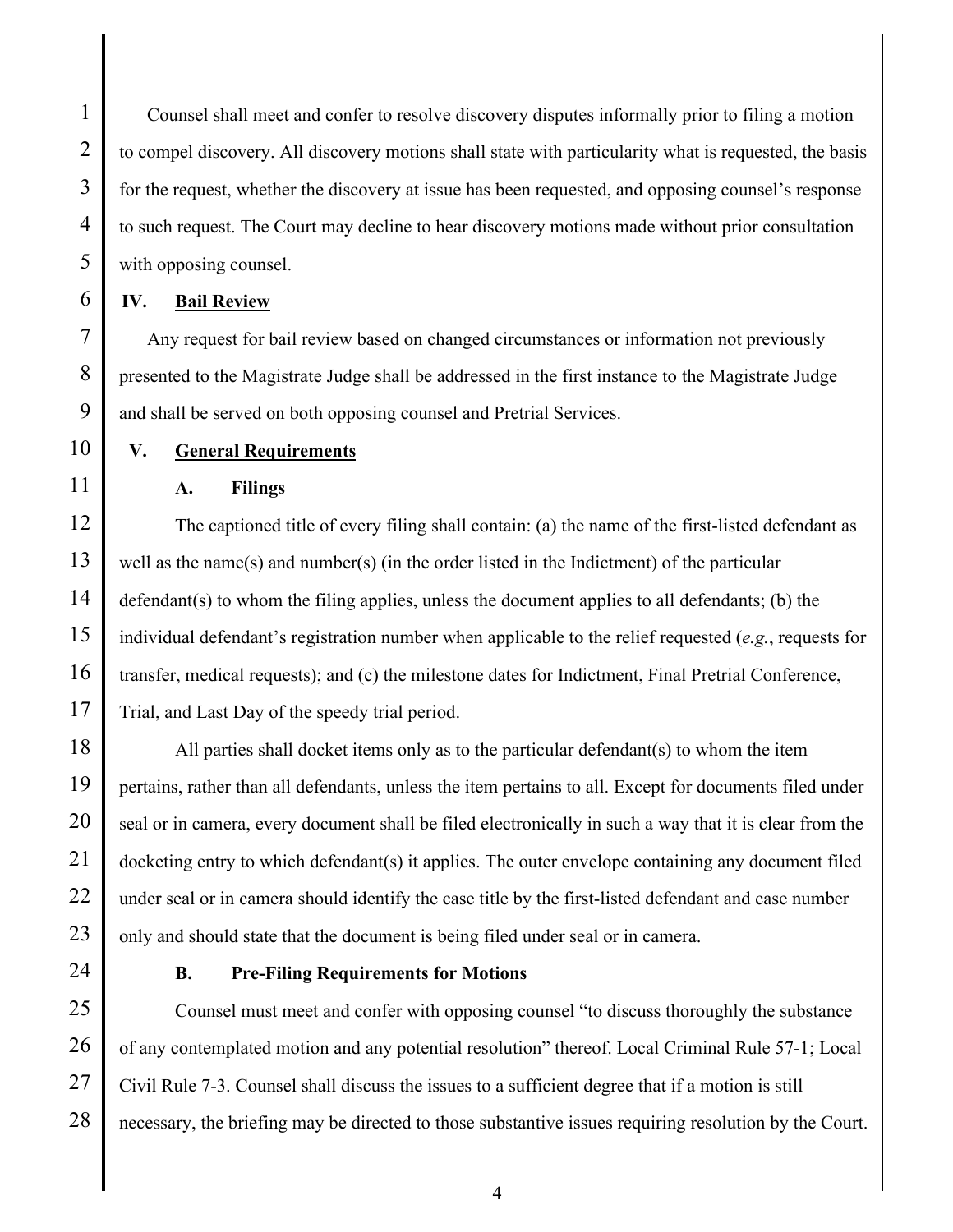# **C. Time for Filing and Hearing Motions**

Motions shall be filed in accordance with FED. R. CRIM. P. Rule 47 and Local Criminal Rule 49, et seq., unless superseded by this Order. The Court hears motions in criminal actions on **Thursdays, beginning at 2 p.m.**

All pretrial motions, including motions to suppress evidence, motions to bifurcate or sever, and motions concerning character evidence under FED. R. EVID. 404(b), shall be noticed for a Thursday that is mutually agreed to by counsel. It is not necessary to clear a hearing date with the Courtroom Deputy Clerk before filing a motion, but counsel must ensure that the date selected is a date that is open on the Court's calendar by consulting Judge Frimpong's webpage at https://www.cacd.uscourts.gov/honorable-maame-ewusi-mensah-frimpong. The parties should not calendar a matter on a Thursday that is a court holiday or a date that is closed on the Court's calendar. If this occurs, the Court will re-calendar the matter for another Thursday.

For all motions other than motions in limine, the briefing schedule is as follows: motions shall be filed five (5) weeks prior to the hearing; oppositions or notices of non-opposition shall be filed three (3) weeks prior to the hearing; and replies, if any, shall be filed two (2) weeks prior to the hearing. All motions must be properly noticed for hearing no later than the date of the Final Pretrial Conference.

The parties must adhere to the briefing schedule set forth herein to afford the Court adequate time to prepare for the hearing; however, the parties may stipulate to an alternate briefing schedule contingent upon approval by the Court. Failure to comply with these deadlines may result in the Court declining to consider the untimely memorandum or other document. Local Criminal Rule 57- 1; Local Civil Rule 7-12.

#### **D. Length and Format of Motion Papers**

Memoranda of points and authorities in support of or in opposition to motions (besides motions in limine) shall not exceed twenty-five (25) pages. Replies shall not exceed twelve (12) pages. Only in rare instances and for good cause shown will the Court grant an application to extend these page limitations. No supplemental brief shall be filed without prior leave of court. All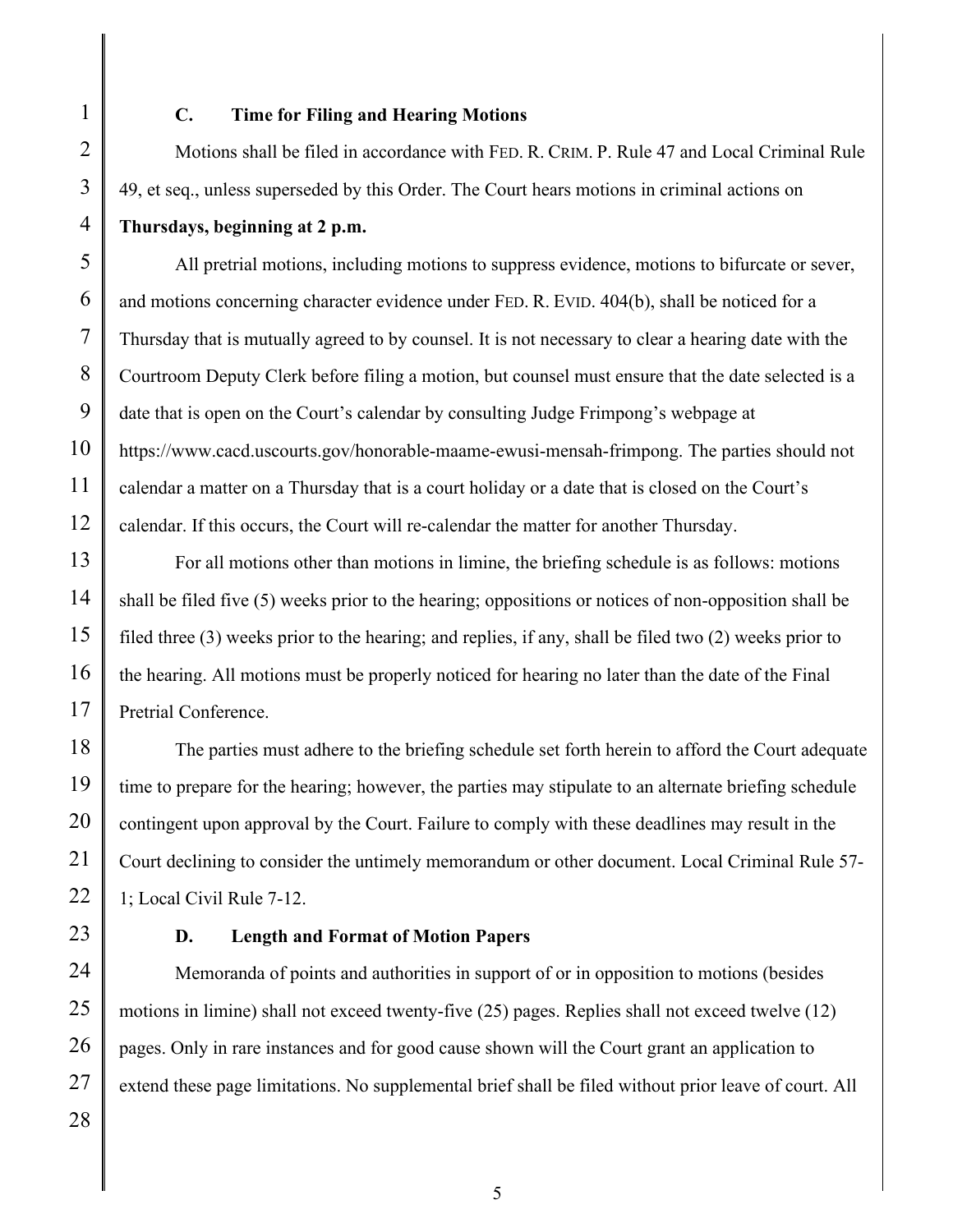briefing must use Times New Roman or Courier font. Text must be no less than twelve (12) point font; footnotes shall be no less than eleven (11) point font.

Counsel shall adhere to Local Rule 5-4.3 with respect to the conversion of all documents to .pdf format so that when a document is electronically filed, it is in proper size and is .pdf searchable. Further, all documents shall be filed in a format so that text can be selected, copied, and pasted directly from the document. See Local Rule 5-4.3.1.

## **E. Chambers Courtesy Copies and Emailed Submissions**

The Court does not require chambers copies of any motion papers or exhibits and discourages the parties from sending chambers courtesy copies, unless otherwise specified. All emailed submissions to Chambers referred to in this Order must be in Word format and emailed to MEMF Chambers@cacd.uscourts.gov.

**F. Calendar Conflicts**

If any counsel discovers a calendar conflict with a scheduled appearance in a court of a more senior district judge, counsel must inform opposing counsel and the Courtroom Deputy Clerk via chambers email address at: MEMF\_Chambers@cacd.uscourts.gov as soon as possible and no later than three (3) business days before the scheduled appearance. Counsel should attempt to agree on a new date to accommodate the calendar conflict. Counsel must propose a new date by filing a Stipulation and [Proposed] Order and emailing to Chambers the Proposed Order.

# **G. Continuances**

28 Any request for continuance of pretrial and/or trial dates must be by motion, stipulation, or application, and must be supported by a declaration setting forth the reasons for the requested relief. The declaration must contain a highly detailed factual showing of good cause and due diligence demonstrating the necessity for the continuance and a description of the parties' efforts, dating back to the filing of the complaint, of the steps they have taken to advance the litigation. This detailed showing must demonstrate that the work still to be performed reasonably could not have been accomplished within the applicable deadlines. General statements are insufficient to establish good cause. The declaration should also include whether any previous requests for continuances have been made and whether these requests were granted or denied by the Court.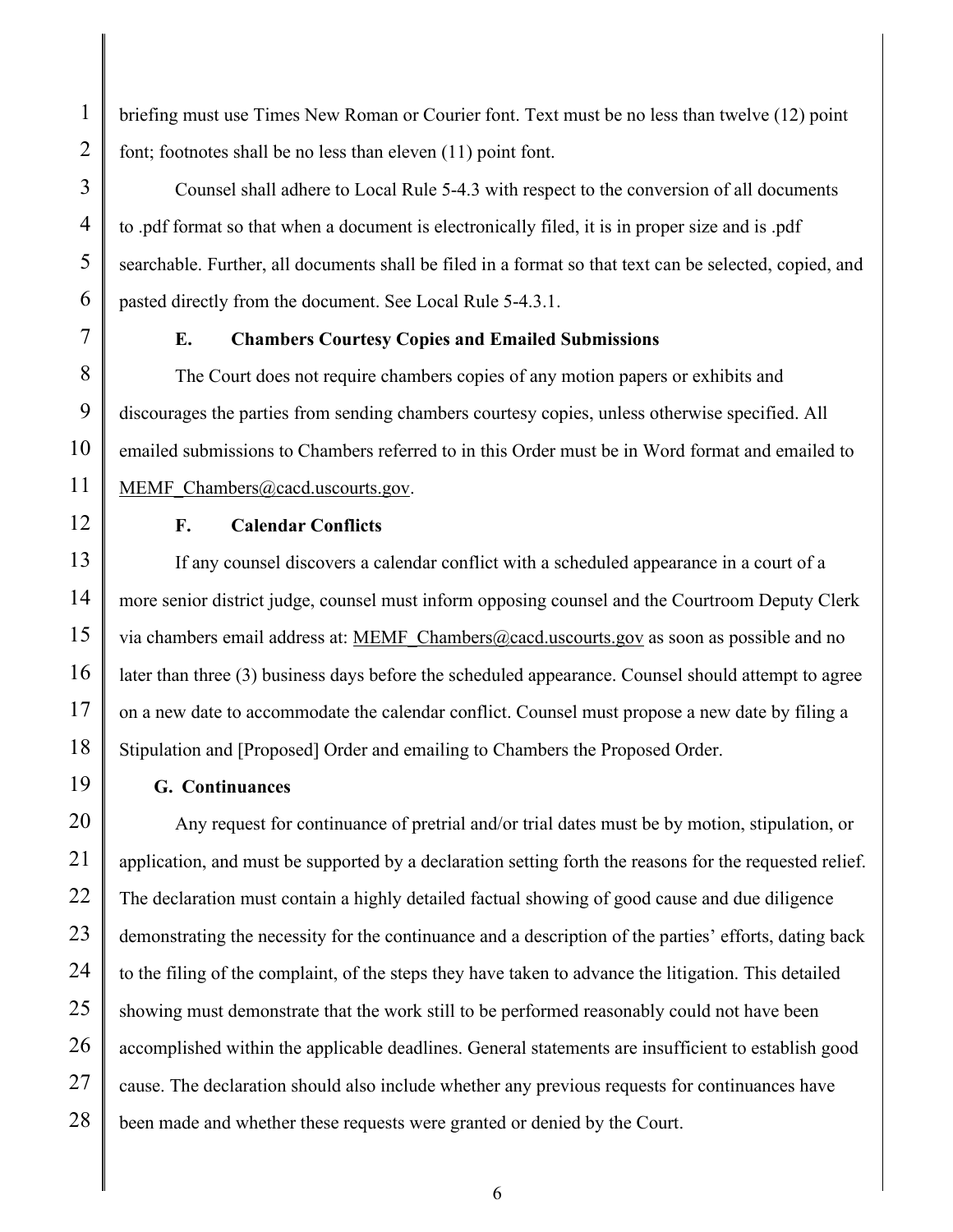2

3

A list of counsel's upcoming scheduled trials in other actions will not support a showing of good cause absent the following information regarding each such action listed: (1) the case name, case number, court where the action is pending, and the initials of the district judge or name of the state court judge assigned to the action; (2) the age of the action; (3) the nature of the offense(s) charged and complexity of the action; (4) the scheduled trial date; (5) the estimated length of trial; (6) the number of continuances previously granted; (7) the parties' trial readiness; (8) the estimated likelihood a future continuance will be requested; and (9) the likelihood the trial will proceed on the scheduled date.

Counsel shall avoid submitting requests for continuance of trial less than one (1) week prior to the Final Pretrial Conference.

Stipulations extending dates set by the Court are not effective unless approved by the Court, and without compelling factual support and a showing of due diligence, stipulations continuing dates set by the Court will be denied.

# **H. Ex Parte Applications**

Counsel are reminded that ex parte applications are solely for extraordinary relief. Applications that do not meet the requirements set forth in Local Rule 7-19 will not be considered. Sanctions may be imposed for misuse of ex parte applications. The Court considers ex parte applications on the papers and usually does not set these matters for hearing.

# **VI. Trial Preparation**

# **A. Motions in Limine**

Motions in limine will generally be heard and ruled upon at the Final Pretrial Conference. The court may rule orally instead of in writing. All motions in limine must be filed at least twenty-eight (28) days before the Final Pretrial Conference. Oppositions must be filed at least fourteen (14) days before the Final Pretrial Conference. There shall be no replies. Motions in limine and oppositions must not exceed ten (10) pages in length.

Before filing a motion in limine, the parties must meet and confer to determine whether the opposing party intends to introduce the disputed evidence and attempt to reach an agreement that would obviate the need for the motion. Motions in limine should address specific issues (e.g., not "to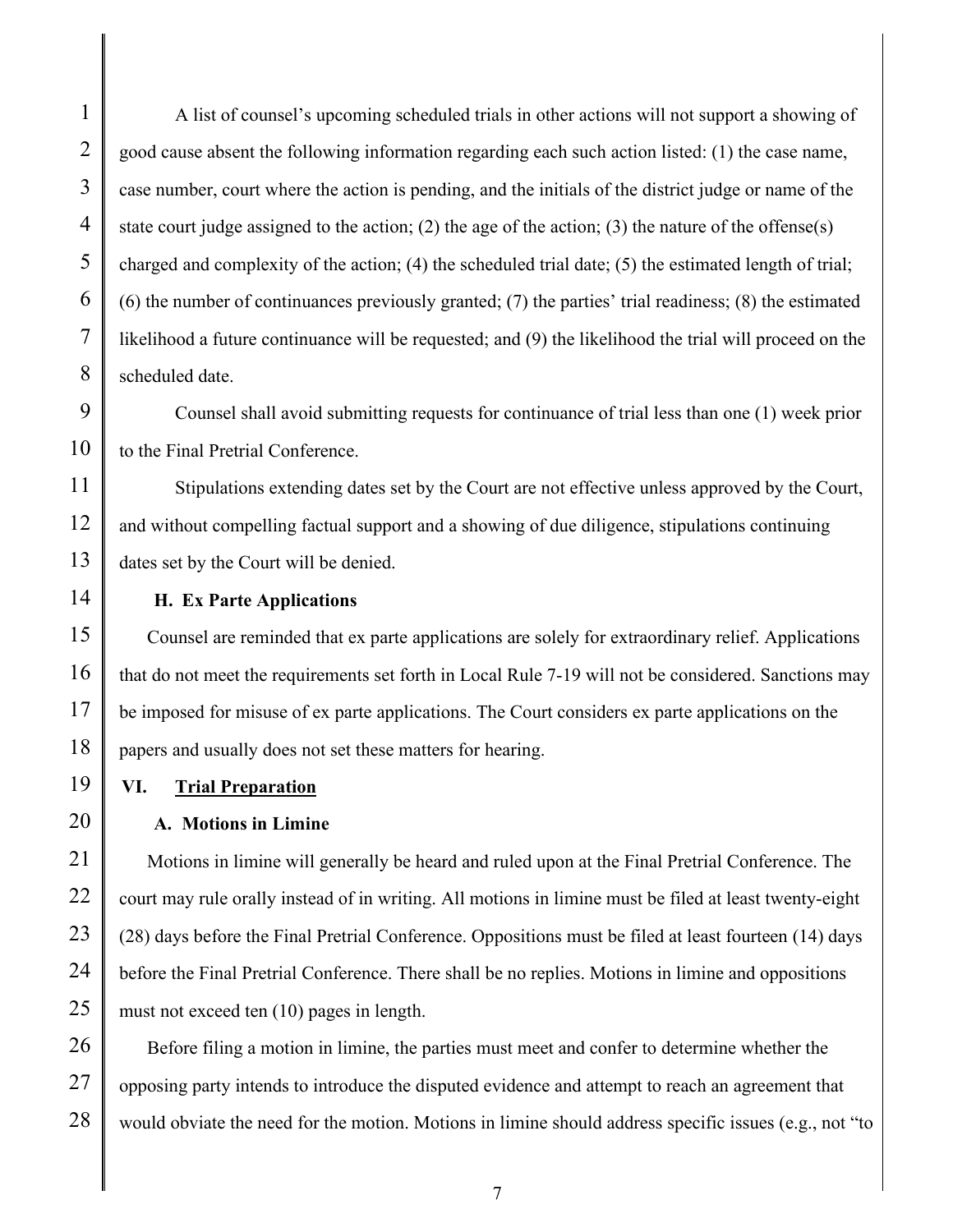1 2 3 4 5 6 7 8 9 10 11 12 13 14 15 16 17 18 19 20 21 22 23 24 25 26 27 28 exclude all hearsay"). The court may strike without further notice excessive, unvetted, or untimely motions in limine. **B. Expert Witness Testimony** The Court expects that all expert witness testimony will conform to the applicable guidance set forth in the U.S. Department of Justice Uniform Language for Testimony and Reports found at: https://www.justice.gov/olp/uniform-language-testimony-and-reports. To the extent that the parties anticipate that any expert witness testimony will not conform to this guidance or that there is no applicable guidance, the parties are to raise this with the Court via a motion in limine for decision at the Final Pretrial Conference. **C. Schedule for Filing Pretrial Documents** The government shall file and email to Chambers the following pretrial documents no later than one (1) week before the Final Pretrial Conference: o Trial memorandum; o Witness list; o Exhibit list; o Case-specific glossary for the Courtroom Deputy Clerk; o Joint jury instructions in the form described below; o Joint proposed verdict form; and o Proposed voir dire questions, if any. **D. Requirements for Pretrial Documents 1. Trial Memorandum** The government's trial memorandum shall set forth the following: o Factual summary of the government's case-in-chief; o Statement of the charges and the elements of each charge; o Time estimate of the length of the government's case-in-chief, including anticipated cross-examination; and o Discussion of relevant legal and evidentiary issues as applied to the facts of the particular case.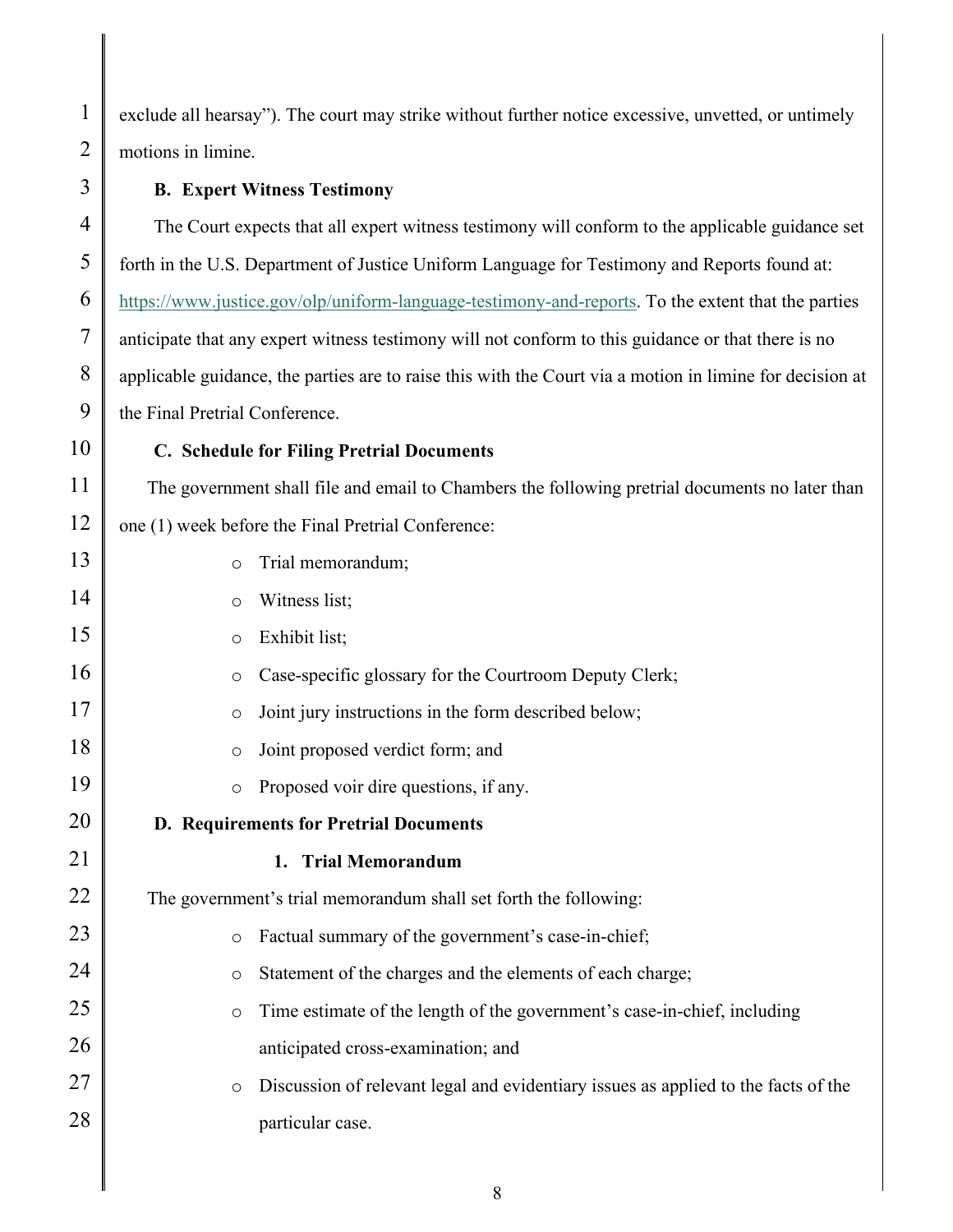The government shall specify, after a meet and confer, whether the parties agree or disagree the aforementioned matters.

#### **2. Witness List**

Witness lists must be in the format specified in Local Rule 16-5 and must include for each witness (1) a brief description of the testimony; (2) the reasons the testimony is unique and not redundant; and (3) a time estimate in hours for direct and cross-examination. The parties must use the template posted to Judge Frimpong's webpage. The list should include defense witnesses to the extent the defense does not object to disclosure.

Any Amended Witness List must be filed and emailed to Chambers by 12:00 p.m. (noon) on the Friday before trial.

#### **3. Exhibit List**

Exhibit lists must be in the format specified in Local Rule 16-6 and shall include an additional column stating any objections to authenticity and/or admissibility and the reasons for the objections. The parties must use the template posted to Judge Frimpong's webpage. The list should include defense exhibits to the extent the defense does not object to disclosure.

Any Amended Joint Exhibit List shall be filed and emailed to Chambers by 12:00 p.m. (noon) on the Friday before trial.

## **4. Case-Specific Glossary**

The parties must provide a case-specific glossary for the Court Reporter that includes applicable medical, scientific, or technical terms, gang terms, slang, the names and spellings of case names likely to be cited, street/city/country names, all parties/agents/departments/entities involved in the case, names of people interviewed/deposed, names of family members, friends, or others who might be mentioned, and other case-specific terminology.

#### **5. Jury Instructions**

The parties must make every effort to agree upon jury instructions before submitting proposals to the Court. The Court expects the parties to agree on the substantial majority of instructions, particularly when pattern or model jury instructions exist and provide a statement of applicable law. The parties shall meet and confer regarding jury instructions in a timely manner.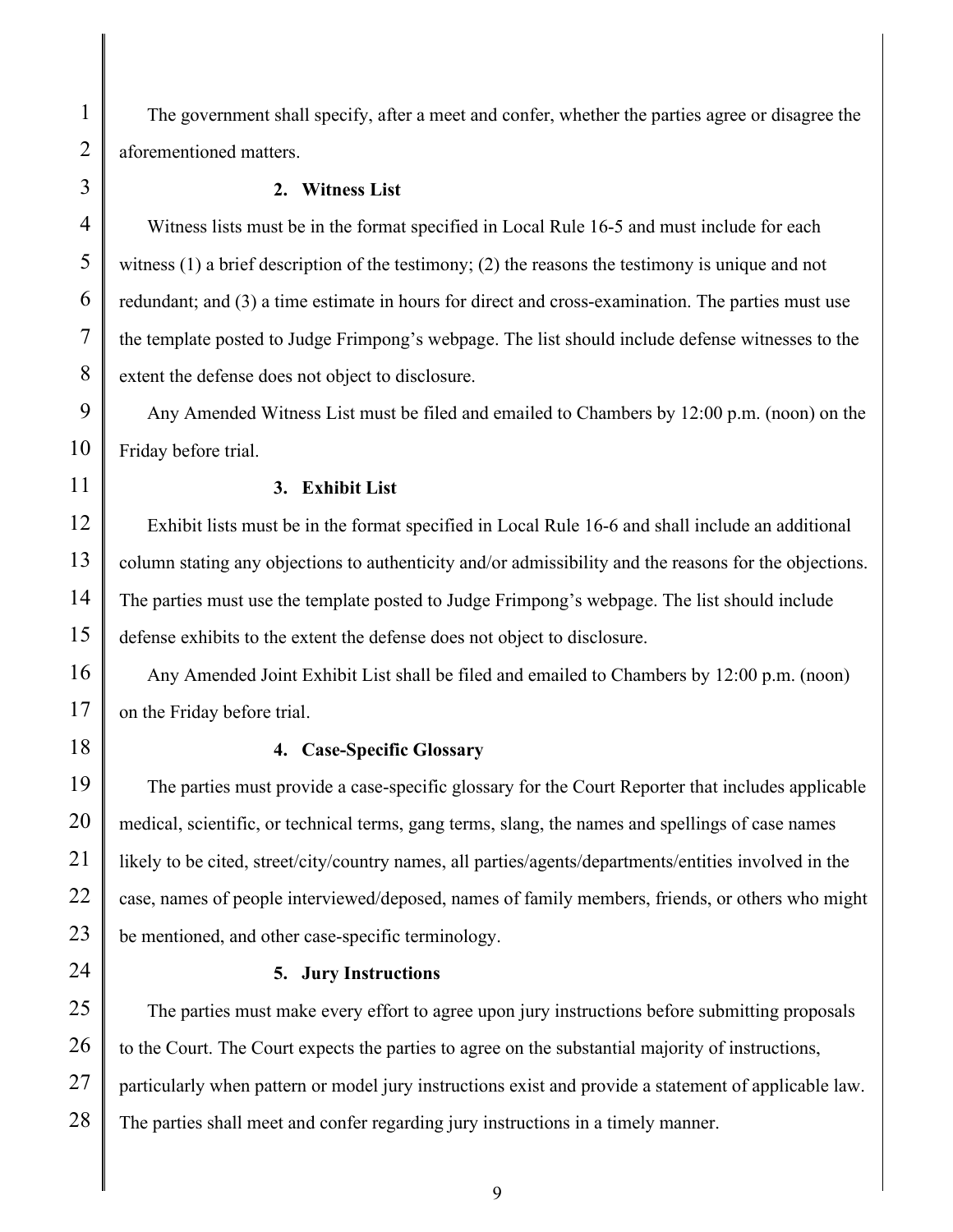The parties shall file and email to Chambers clean and redline sets of: (1) their Joint Agreed Upon Proposed Jury Instructions; and (2) their Disputed Jury Instructions. The redline sets shall include all modifications made by the parties to pattern or model jury instructions, any disputed language, and the factual or legal basis for each party's position as to each disputed instruction. Where appropriate, the disputed instructions shall be organized by subject, so that instructions that address the same or similar issues are presented sequentially. If there are excessive or frivolous disagreements over jury instructions, the Court will order the parties to meet and confer immediately until they substantially narrow their disagreements.

**Sources:** When the *Manual of Model Jury Instructions for the Ninth Circuit*<sup>4</sup> provides an applicable jury instruction, the parties should submit the most recent version, modified and supplemented to fit the circumstances of the case. Where no Ninth Circuit instruction applies, the parties should consult the current edition of O'Malley, et al., *Federal Jury Practice and Instructions*. The parties may submit alternatives to these instructions only if there is a reasoned argument that they do not properly state the law or are incomplete. The Court seldom gives instructions derived solely from case law.

**Format:** Each requested instruction shall: (1) cite the authority or source of the instruction; (2) be set forth in full; (3) be on a separate page; (4) be numbered; (5) cover only one subject or principle of law; and (6) not repeat principles of law contained in any other requested instruction. If a standard instruction has blanks or offers options  $(e.g.,$  for gender<sup>5</sup>), the parties must fill in the blanks or make the appropriate selections in their proposed instructions.

**Index:** All proposed jury instructions must have an index that includes the following for each instruction, as illustrated in the example below:

- the number of the instruction;
- the title of the instruction;

<sup>5</sup> Per the Court's Standing Order, litigants and counsel may indicate their honorifics by filing a letter, adding the information in the name block or signature line of the pleadings, or verbally informing the Court when making an appearance.

<sup>4</sup> The Manual of Model Jury Instructions for the Ninth Circuit may be found on the Ninth Circuit's website at https://www.ce9.uscourts.gov/jury-instructions/model-civil.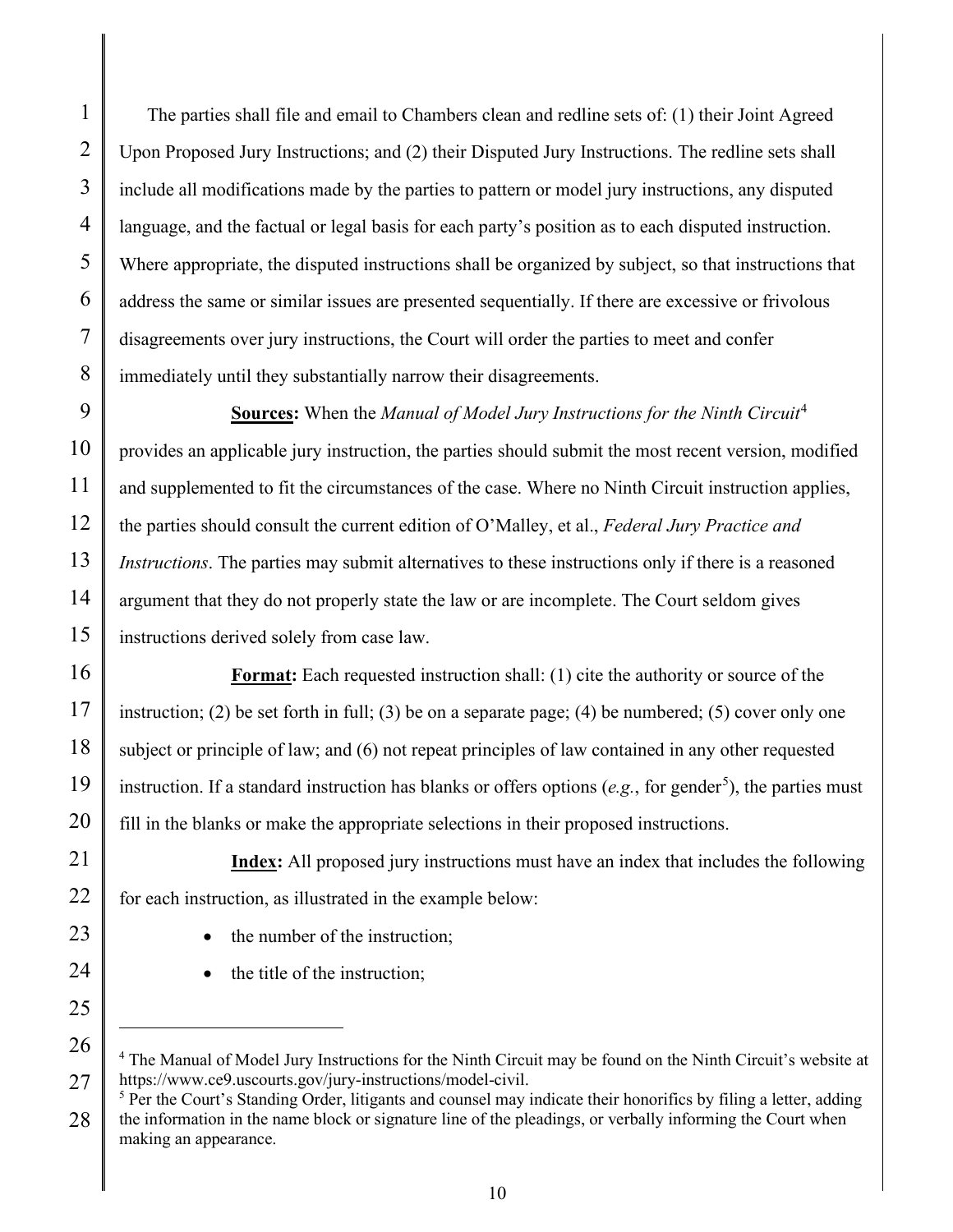• the source of the instruction and any relevant case citations; and

the page number of the instruction.

# *Example:*

#### **Instruction**

| Number | Title                              | Source | Page Number |
|--------|------------------------------------|--------|-------------|
|        | Conspiracy-Elements 9th Cir. 8.5.1 |        |             |

Counsel also shall list the instructions in the order they will be given and indicate whether the instruction shall be read before opening statements, during trial, or before closing arguments. During the trial and before closing argument, the Court will meet with the parties to settle the instructions. At that time, the parties will have an opportunity to make an oral record concerning their objections. Each member of the jury will be given their own copy of the instructions during deliberations.

#### **6. Joint Verdict Forms**

The parties shall make every effort to agree on a verdict form before submitting proposals to the Court. If the parties are unable to agree on a verdict form, the parties shall file and email to Chambers one document titled "Competing Verdict Forms" which shall include: (1) the parties' respective proposed verdict form; (2) a redline of any disputed language; and (3) the factual or legal basis for each party's respective position.

#### **7. Proposed Voir Dire Questions**

The Court will conduct the voir dire. In most cases, the Court will question all prospective jurors in the jury panel. The Court asks prospective jurors basic biographical questions (jurors' place of residence, employment, whether familiar with the parties or counsel, etc.), as well as questions going to their ability to be fair and impartial and carry out the duties required. The Court may ask additional case-specific questions. The parties may file and email to Chambers any proposed case-specific voir dire questions for the Court's consideration. If it considers the questions proper, the Court will pose the questions to the prospective jurors.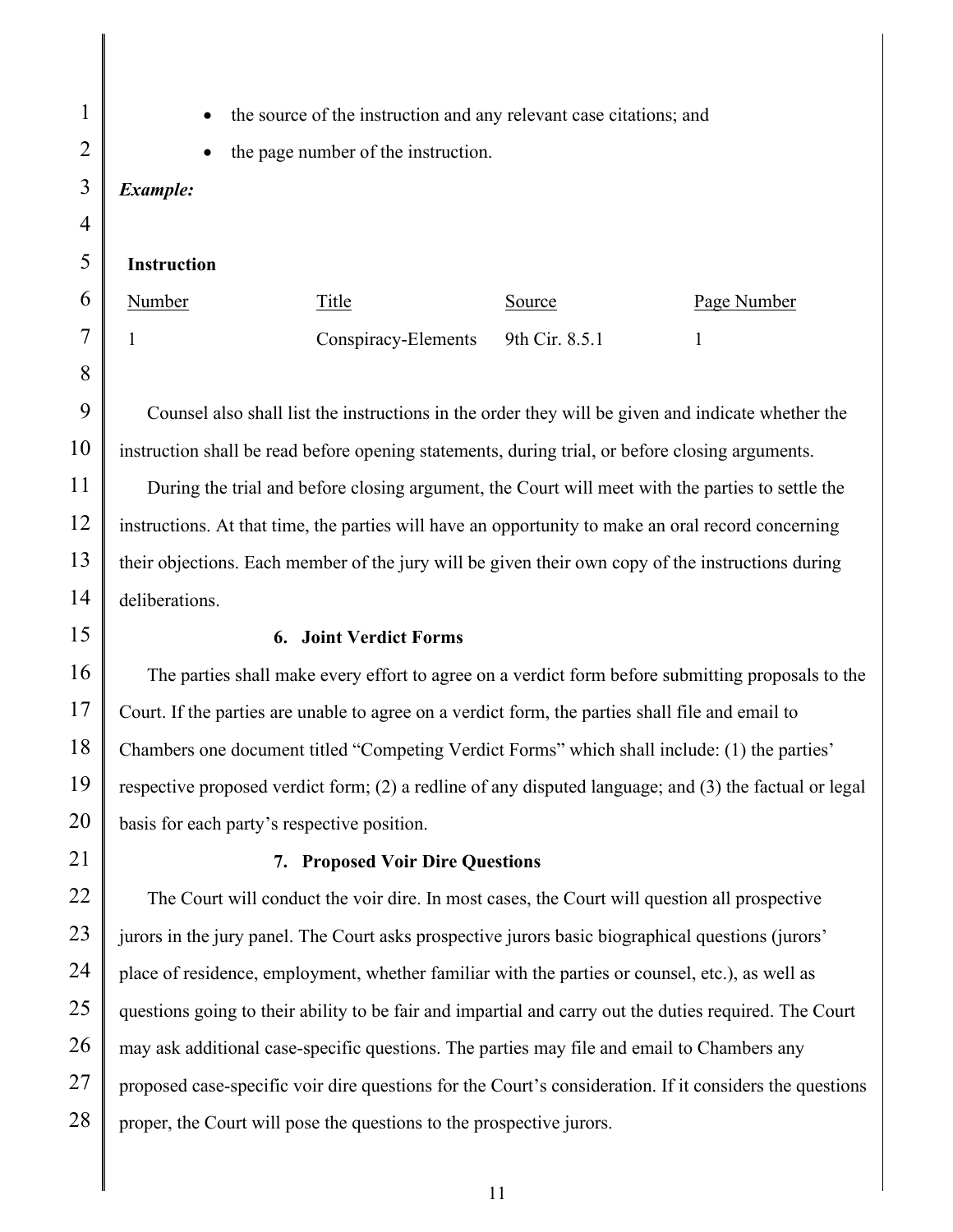All challenges for cause and all *Batson* challenges shall be made at side bar or otherwise outside the prospective jurors' presence. The Court will not necessarily accept a stipulation to a challenge for cause.

**VII. Trial Exhibits**

#### **A. General Requirements**

Trial exhibits that consist of documents and photographs must be submitted to the Court in three-ring binders. The parties shall submit to the Court three (3) sets of binders: one (1) original set of trial exhibits, and two (2) copies of trial exhibits. The original set of exhibits shall be for use by the jury during its deliberations, and the copies are for the Court. *The parties must prepare additional copies of exhibits for their own use and for use by witnesses.* The parties must review the exhibit list and exhibit binders with the Courtroom Deputy Clerk before the admitted exhibits will be given to the jury.

All exhibits placed in three-ring binders must be indexed by exhibit number with tabs or dividers on the right side. Exhibits shall be numbered sequentially 1, 2, 3, etc., *not* 1.1, 1.2, etc. *See*  Local Rule 16-6. Every page of a multi-page exhibit must be numbered. Defendant's exhibit numbers shall not duplicate Plaintiff's numbers. The spine of each binder shall indicate the volume number and the range of exhibit numbers included in the volume.

• The *original exhibits* shall bear the official exhibit tags (yellow tags for Plaintiff's exhibits and blue tags for Defendant's exhibits) affixed to the front upper right-hand corner of the exhibit, with the case number, case name, and exhibit number stated on each tag. Tags may be obtained from the Clerk's Office, or the parties may print their own exhibit tags using Forms G-14A and G-14B on the "Court Forms" section of the Central District of California's website.

• The *copies of exhibits* must bear copies of the official exhibit tags that were placed on the original exhibits and be indexed with tabs or dividers on the right side.

In addition to the three (3) sets of binders above, the parties must also submit to the Court a USB flash drive containing .pdf versions of all exhibits. The USB flash drive must be delivered to the judge's courtesy box located outside the Clerk's Office on the 4th floor of the courthouse by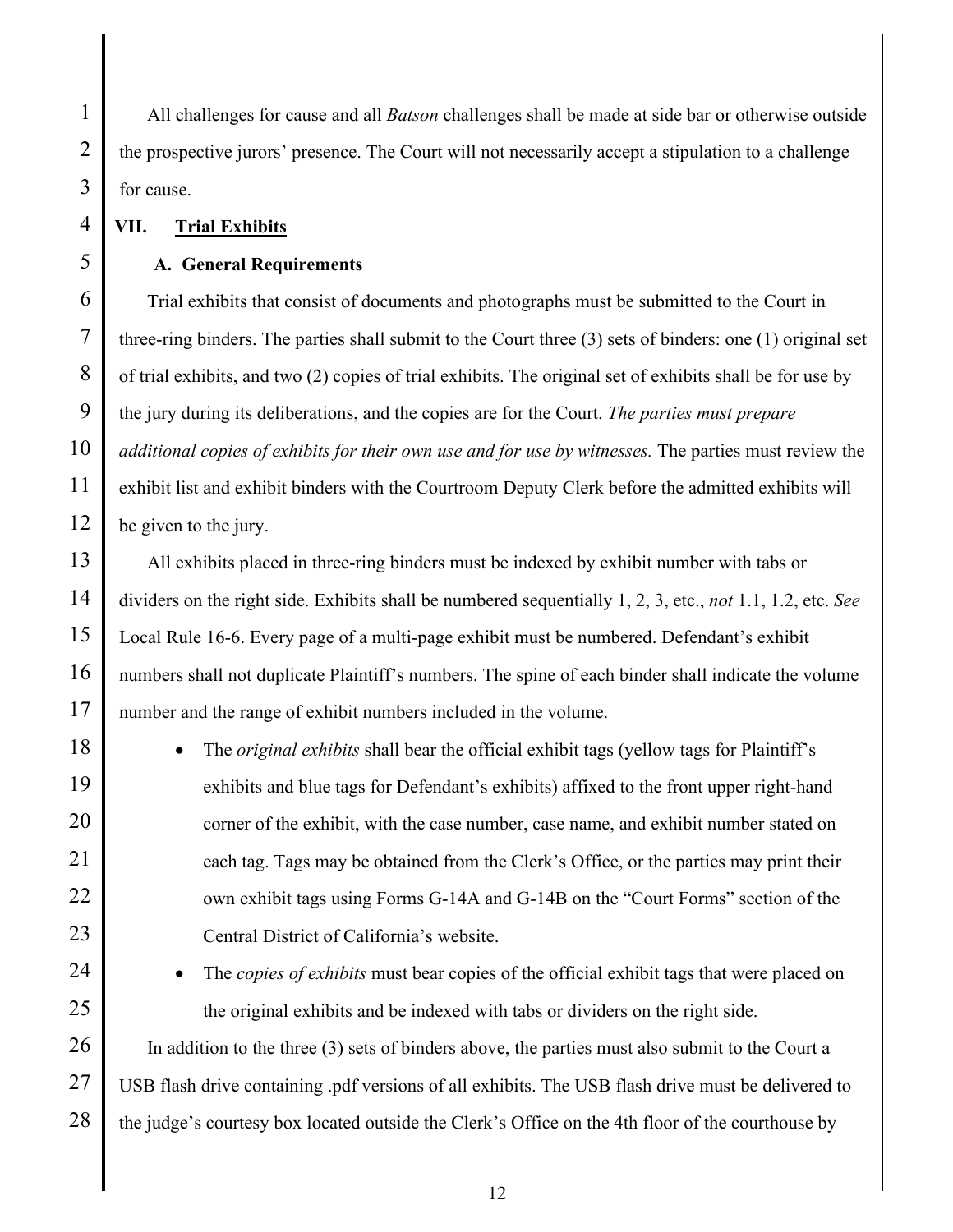12:00 p.m. on Friday, three (3) days before the start of trial. Plaintiff's exhibits must be placed in a separate folder from Defendant's exhibits, and the document file names *must* include the exhibit number and a brief description of the document (*e.g.*, "Ex. 1 – Smith Declaration.pdf" or "Ex. 105 – Letter Dated 1-5-20.pdf").

Exhibits such as firearms, narcotics, etc., must remain in the custody of a law enforcement agent during the pendency of the trial. It shall be the responsibility of the agent to produce any such items for court, secure them at night, and guard them at all times while in the courtroom. The United States Marshals Service shall be advised well in advance if weapons or contraband is to be brought into the courthouse.

A copy of the exhibit list with all admitted exhibits will be given to the jury during deliberations. Government and defense counsel shall review and approve the exhibit list with the Courtroom Deputy Clerk before the list is given to the jury.

Counsel shall not attempt to display or use any charts or enlargements of exhibits unless all counsel have agreed to their use or objections have been heard and a ruling has been made by the Court.

#### **B. Defense Submissions**

The Court prefers that defense counsel deliver defense exhibits to the Courtroom Deputy Clerk on the first day of trial, but counsel are not required to do so unless these exhibits have previously been provided to the government. Defense counsel are responsible for affixing completed exhibit tags with the case name and case number to all exhibits to be used in defendant's case.

In trials where the defense expects to admit more than 20 exhibits, defense counsel shall provide two three-ring binders (one for the Court and one for witnesses) tabbed, if possible, with numbers to correspond to the exhibits counsel expects to introduce. Defense counsel shall provide the Court with a copy of defense exhibits as they are introduced during trial if they have not previously been provided.

28 Defense counsel shall provide the government, the Courtroom Deputy Clerk and the Court Reporter with the defense witness list and the defense exhibit list at the start of the defense case, at the latest.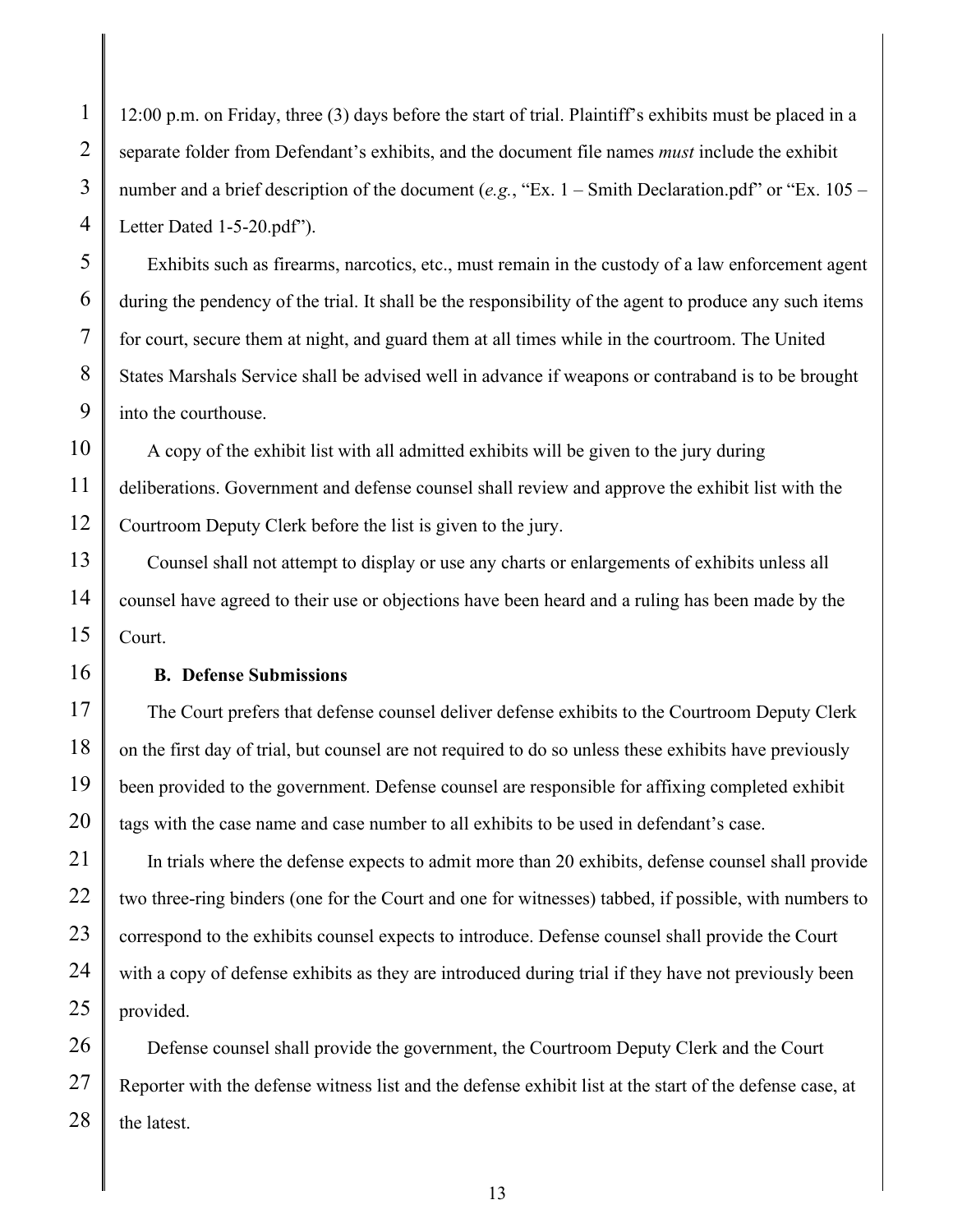1 2 3 4 5 6 7 8 9 10 11 12 13 14 15 16 17 18 19 20 21 22 23 24 25 26 27 **C. Audio/Visual Equipment and Other Electronic Equipment** The Court provides audio/visual equipment for use during trial. The parties are encouraged to use it. More information is available at: http://www.cacd.uscourts.gov/clerk-services/courtroomtechnology. The Court does not permit exhibits to be "published" to the jurors before they are admitted into evidence. Once admitted, exhibits may be displayed electronically using the equipment and screens in the courtroom. If electronic equipment must be brought into the courtroom for trial, counsel shall make prior arrangements with the Court Security. Notice must be given to the Courtroom Deputy Clerk at MEMF Chambers@cacd.uscourts.gov no later than four (4) days before trial. **VIII. Materials to Present on First Day of Trial** The government must present the following materials to the Courtroom Deputy Clerk on the first day of trial: 1. Three (3) copies of the indictment/information; 2. Three (3) copies of the government's witness list; 3. Three (3) copies of the government's exhibit list; and 4. The *three sets of binders* described above, with one (1) original set of trial exhibits for the jury, and two (2) copies of trial exhibits for the Court. **IX. Court Reporter** Any party requesting special court reporter services for any hearing, such as "Real Time" transmission or daily transcripts, shall notify Court Reporting Services at least fourteen (14) days before the hearing date.<sup>6</sup> **X. Daily Schedule for Jury Trials** On the first day of trial, Court will commence at 8:30 a.m. and conclude at approximately 5:00 p.m., with a one-hour lunch break and two fifteen-minute breaks. The parties must appear at 8:30 a.m. to discuss preliminary matters with the Court. The Court will call a jury panel only when it is satisfied the case is ready for trial. Jury selection usually takes only a few hours. The parties should

<sup>28</sup> <sup>6</sup> Additional information regarding Court Reporting Services may be found on the Central District of California website at http://www.cacd.uscourts.gov/court-reporting-services.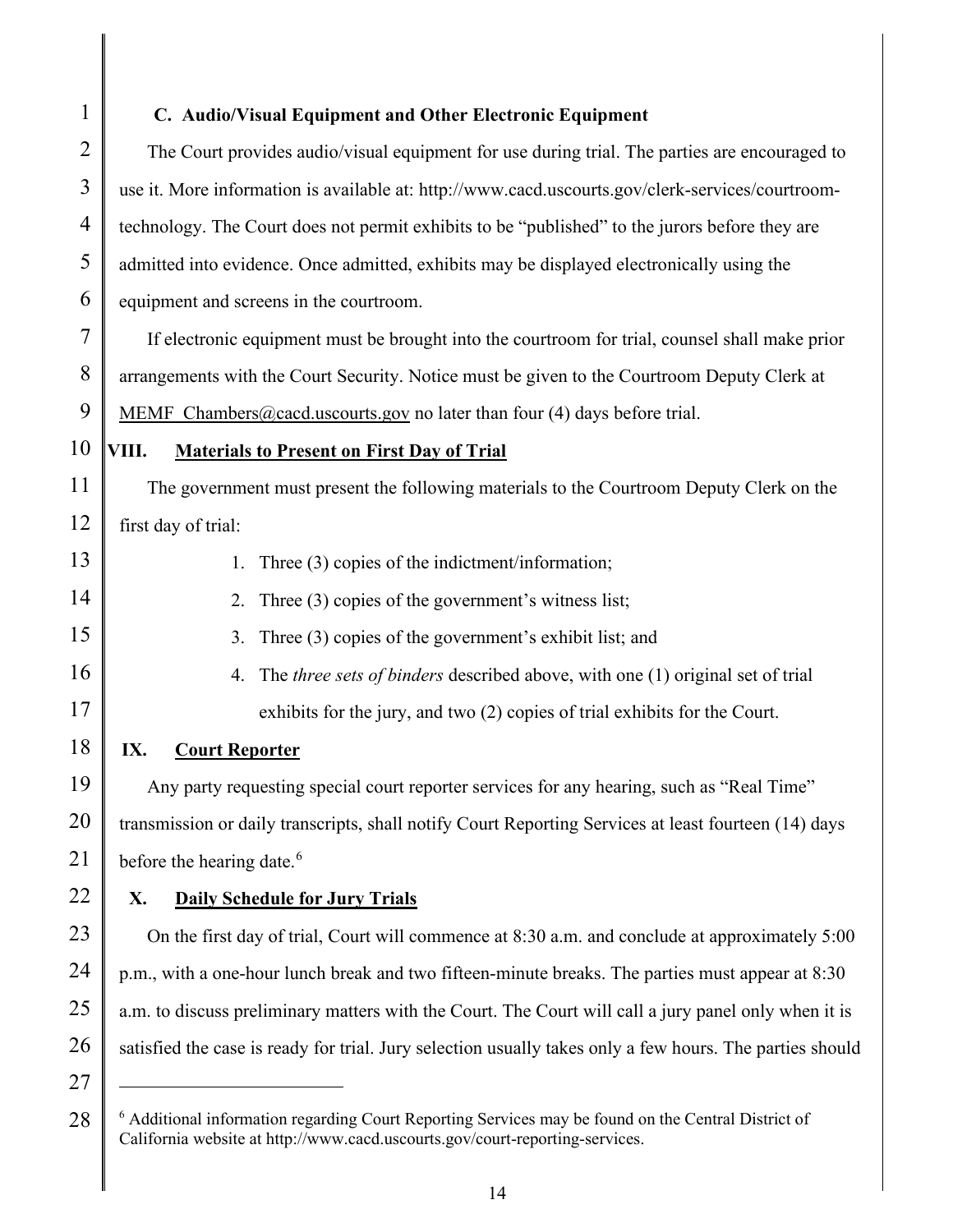be prepared to proceed with opening statements and witness examination immediately after jury selection.

Thursdays are usually reserved for the Court's calendar. As a result, trial will not be held on Thursdays unless the jury is deliberating or the Court's calendar allows trial to proceed. Therefore, trial days are generally Monday through Wednesday, and on Friday. Trial days are from 8:30 a.m. to approximately 5:00 p.m., with two 15-minute breaks and a one-hour lunch break.

All counsel must anticipate matters that may need to be addressed outside of the presence of the jury and raise them at 8:30 a.m., during breaks, or at the end of the day. The Court is not in the practice of requiring jurors to sit idly by while counsel discuss matters that should have been addressed previously. Counsel are urged to consider any unusual substantive or evidentiary issues that may arise and to advise the Court of such issues. Short briefs (no more than five pages) addressing such disputed issues are welcome. The Court strongly discourages sidebars during trial.

13

1

2

3

4

5

6

7

8

9

10

11

12

14

15

16

17

18

19

20

21

22

23

24

25

26

27

28

# **XI. Conduct of Attorneys and Parties**

## **A. Meeting and Conferring Throughout Trial**

The parties *must* continue to meet and confer on all issues that arise during trial. The Court will not rule on any such issue unless the parties have attempted to resolve it first.

# **B. Opening Statements, Witness Examinations, and Summation**

Counsel must use the lectern. Counsel should not consume jury time by writing out words and drawing charts or diagrams. All such aids must be prepared in advance. When appropriate, the Court will establish and enforce time limits for all phases of trial, including opening statements, closing arguments, and the examination of witnesses.

# **C. Objections to Questions**

Counsel must not make speaking objections before the jury or otherwise make speeches, restate testimony, or attempt to guide a witness.

When objecting, counsel must rise to state the objection and state only that counsel objects and the legal grounds for the objection. If counsel wishes to argue an objection further, counsel must seek permission from the Court to do so.

///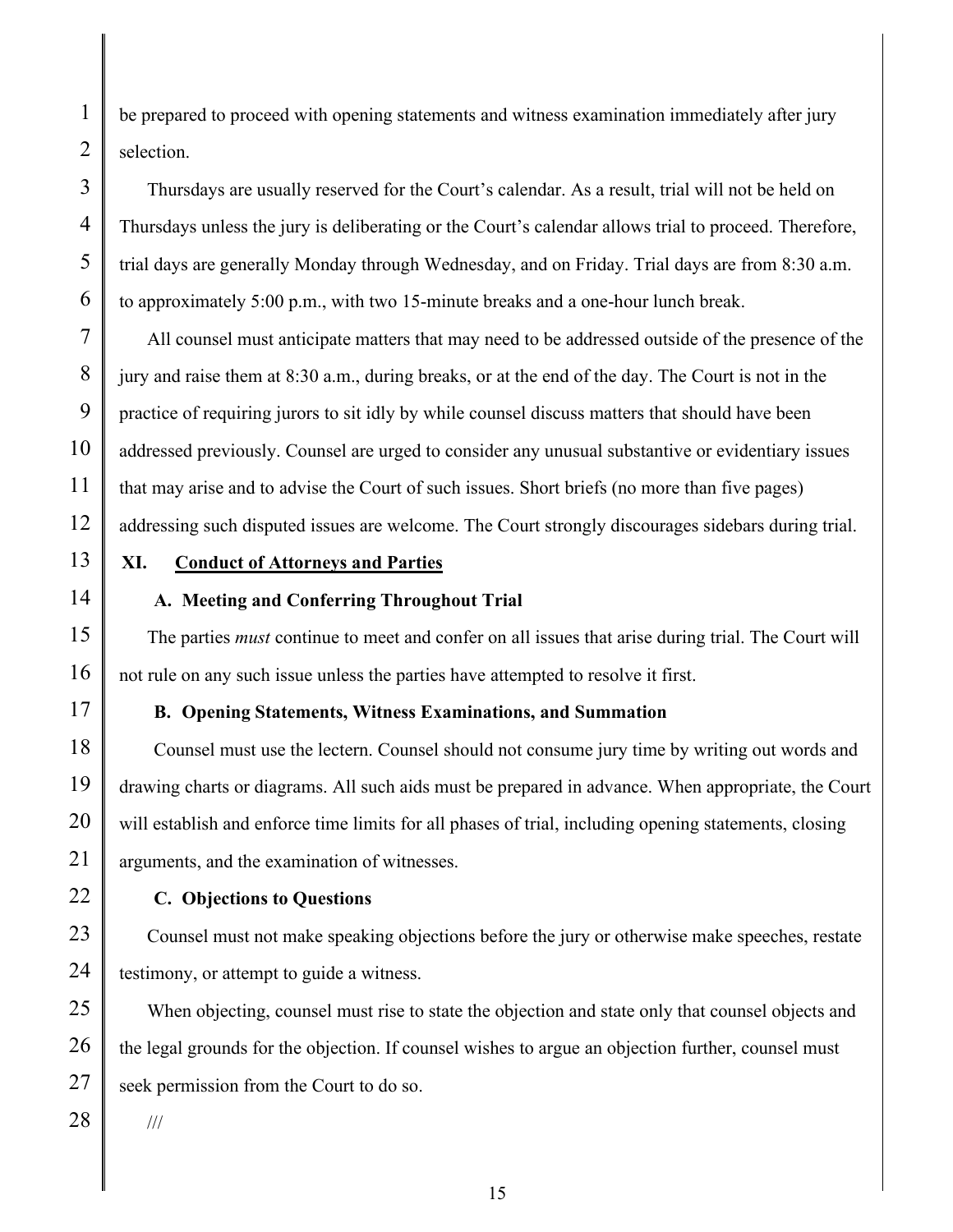| $\mathbf{1}$   |    | D. General Decorum While in Session                                                           |
|----------------|----|-----------------------------------------------------------------------------------------------|
| $\overline{2}$ |    | 1. Counsel must not approach the Courtroom Deputy Clerk, the jury box, or the witness         |
| 3              |    | stand without court authorization and must return to the lectern when the purpose for the     |
| 4              |    | approach has been accomplished.                                                               |
| 5              |    | 2. Counsel must rise when addressing the Court, and when the Court or the jury enters or      |
| 6              |    | leaves the courtroom, unless directed otherwise. <sup>7</sup>                                 |
| 7              |    | 3. Counsel must address all remarks to the Court. Counsel must not address the Courtroom      |
| 8              |    | Deputy Clerk, the court reporter, persons in the audience, or opposing counsel. Any           |
| 9              |    | request to re-read questions or answers shall be addressed to the Court. Counsel must         |
| 10             |    | ask the Court's permission to speak with opposing counsel.                                    |
| 11             |    | 4. Counsel must not address or refer to witnesses or parties by first names alone, except for |
| 12             |    | witnesses who are below age fourteen (14).                                                    |
| 13             | 5. | Counsel must not offer a stipulation unless counsel have conferred with opposing              |
| 14             |    | counsel and have verified that the stipulation will be acceptable. Any stipulation of fact    |
| 15             |    | will require the defendant's personal concurrence, must be explained to the defendant in      |
| 16             |    | advance, and shall be submitted to the Court in writing for approval.                         |
| 17             | 6. | Counsel must not leave counsel table to confer with any person in the back of the             |
| 18             |    | courtroom without the Court's permission.                                                     |
| 19             |    | 7. Counsel must not make facial expressions, nod, shake their heads, comment, or              |
| 20             |    | otherwise exhibit in any way any agreement, disagreement, or other opinion or belief          |
| 21             |    | concerning the testimony of a witness or argument by opposing counsel. Counsel shall          |
| 22             |    | instruct their clients and witnesses not to engage in such conduct.                           |
| 23             | 8. | Counsel must never speak to jurors under any circumstance, and must not speak to co-          |
| 24             |    | counsel, opposing counsel, witnesses, or clients if the conversation can be overheard by      |
| 25             |    | jurors. Counsel must instruct their clients and witnesses to avoid such conduct.              |
| 26             |    |                                                                                               |
| 27             |    |                                                                                               |

 $<sup>7</sup>$  In the event that a disability prevents a party from doing so, the party is advised to inform the Court in</sup> advance.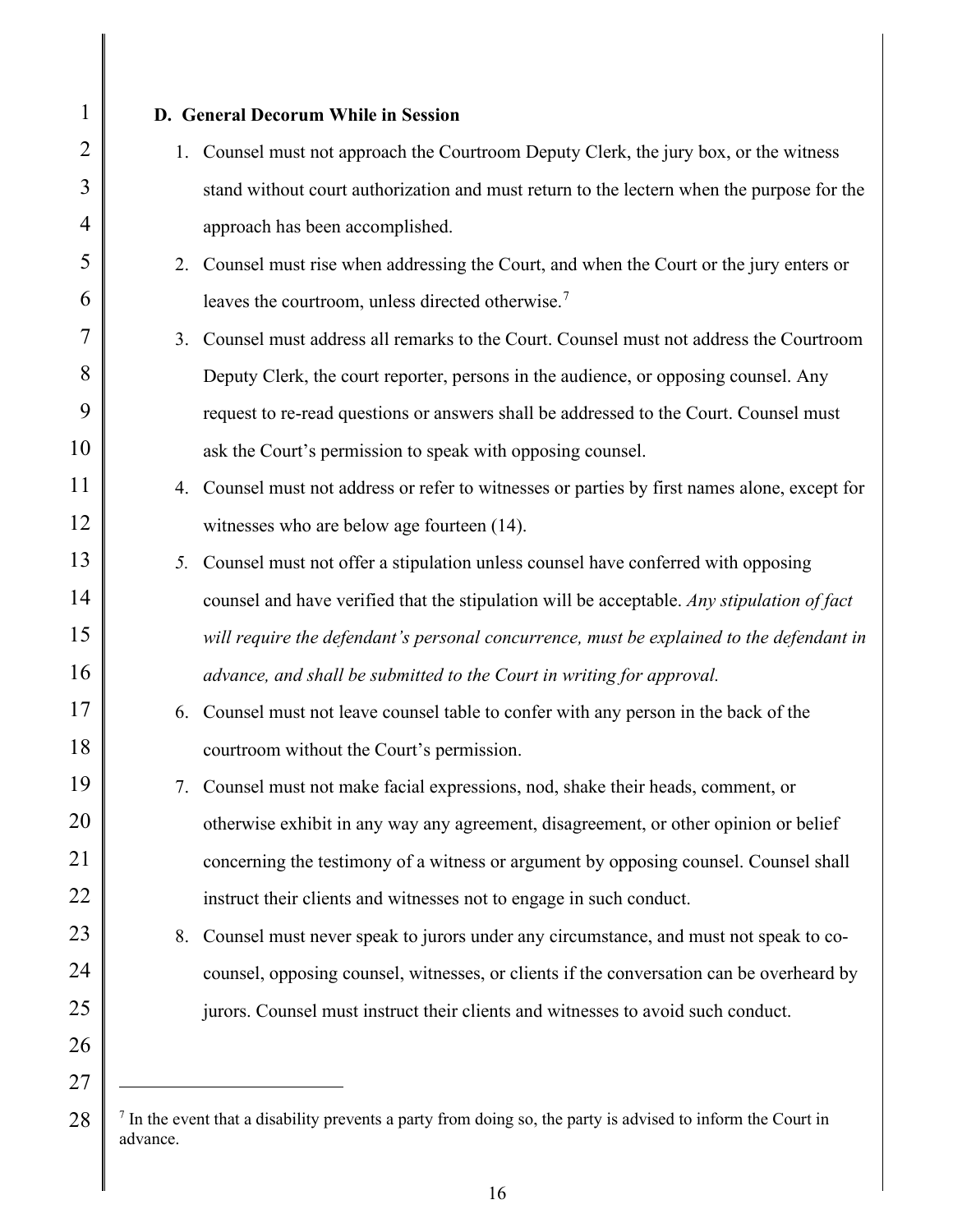| $\mathbf{1}$   |    | 9. Where a party has more than one lawyer, only one attorney may conduct the direct or         |
|----------------|----|------------------------------------------------------------------------------------------------|
| $\overline{2}$ |    | cross-examination of a particular witness or make objections as to that witness.               |
| 3              |    | 10. Bottled water is permitted in the courtroom. Food and other beverages are not permitted.   |
| 4              |    | Cell phones must be silenced or may be confiscated.                                            |
| 5              |    | <b>E.</b> Punctuality                                                                          |
| 6              | 1. | The Court expects the parties, counsel, and witnesses to be punctual. Once the parties         |
| 7              |    | and their counsel are engaged in trial, the trial must be their priority. The Court will not   |
| 8              |    | delay progress of the trial or inconvenience jurors.                                           |
| 9              |    | 2. If a witness was on the stand at the time of a recess or adjournment, the party that called |
| 10             |    | the witness shall ensure the witness is back on the stand and ready to proceed as soon as      |
| 11             |    | trial resumes.                                                                                 |
| 12             | 3. | The parties must notify the Courtroom Deputy Clerk in advance if any party, counsel, or        |
| 13             |    | witness requires a reasonable accommodation based on a disability or other reason.             |
| 14             |    | 4. No presenting party may be without witnesses. If a party's remaining witnesses are not      |
| 15             |    | immediately available, thereby causing an unreasonable delay, the Court may deem that          |
| 16             |    | party to have rested.                                                                          |
| 17             | 5. | The Court generally will accommodate witnesses by permitting them to be called out of          |
| 18             |    | sequence. Counsel should meet and confer in advance and make every effort to resolve           |
| 19             |    | the matter.                                                                                    |
| 20             |    | F. Exhibits                                                                                    |
| 21             | 1. | Counsel must keep track of their exhibits and exhibit list, and record when each exhibit       |
| 22             |    | has been admitted into evidence.                                                               |
| 23             | 2. | Counsel are responsible for any exhibits they secure from the Courtroom Deputy Clerk           |
| 24             |    | and must return them before leaving the courtroom.                                             |
| 25             | 3. | Any exhibit not previously marked must be accompanied by a request that it be marked           |
| 26             |    | for identification at the time of its first mention. Counsel must show a new exhibit to        |
| 27             |    | opposing counsel before the court session in which it is mentioned.                            |
| 28             | 4. | Counsel must inform the Courtroom Deputy Clerk of any agreements reached regarding             |
|                |    |                                                                                                |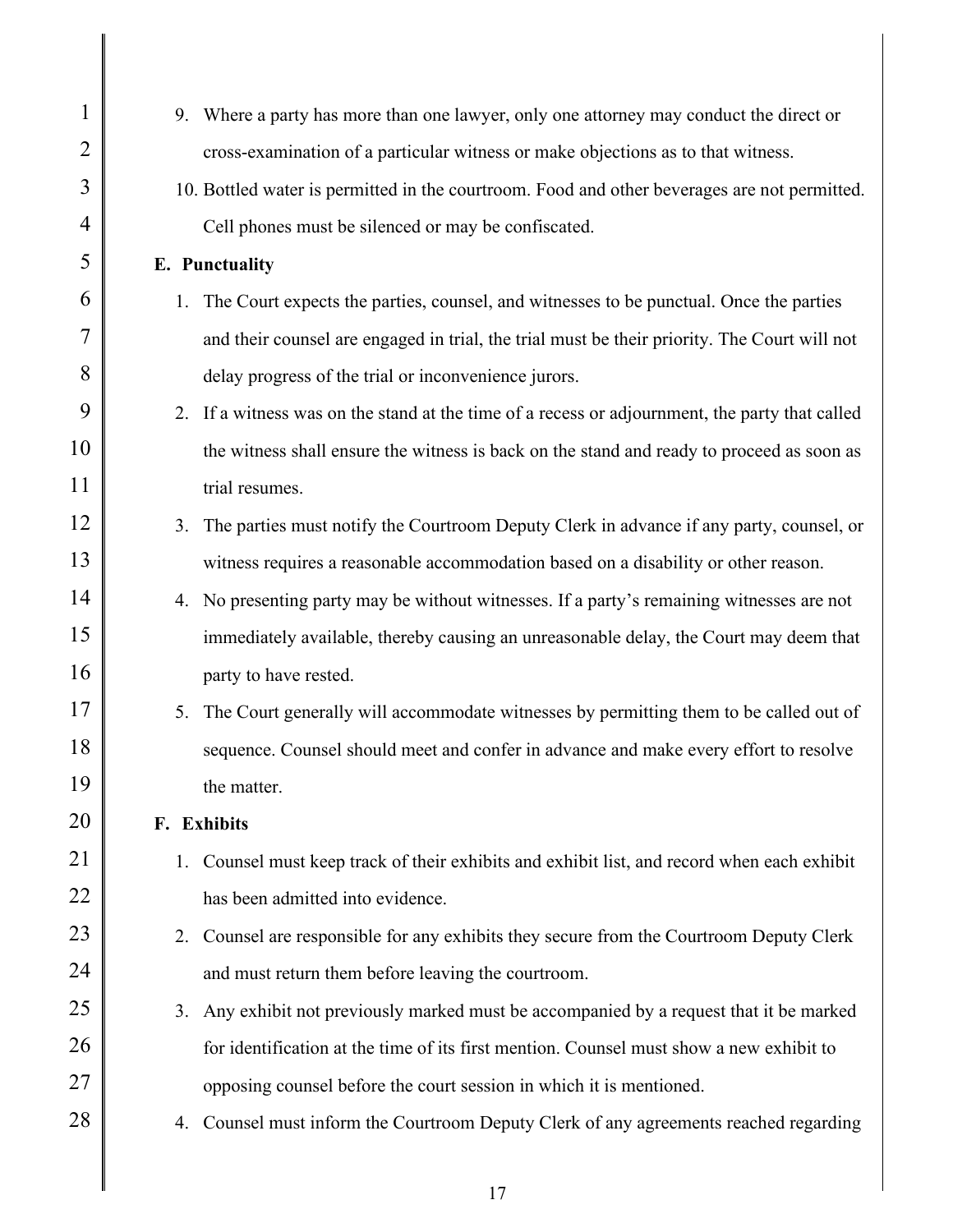| $\mathbf{1}$   | any proposed exhibits, as well as those exhibits that may be received into evidence                      |
|----------------|----------------------------------------------------------------------------------------------------------|
| $\overline{2}$ | without a motion to admit.                                                                               |
| 3              | When referring to an exhibit, counsel must refer to its exhibit number. Counsel should<br>5.             |
| 4              | instruct their witnesses to do the same.                                                                 |
| 5              | Counsel should not ask witnesses to draw charts or diagrams or ask the Court's<br>6.                     |
| 6              | permission for a witness to do so. All demonstrative aids must be prepared fully in                      |
| 7              | advance of the day's trial session.                                                                      |
| 8              | Counsel are required to seek to admit any items of evidence whose admissibility has not<br>7.            |
| 9              | yet been stipulated to while the witness authenticating the exhibit is on the stand, so that             |
| 10             | any issues or concerns that arise may be addressed immediately.                                          |
| 11             | XII.<br><b>Sentencing</b>                                                                                |
| 12             | A. Original Sentencing Proceedings                                                                       |
| 13             | Once set, the sentencing hearing shall not be continued absent a detailed, substantial showing of        |
| 14             | good cause. No later than fourteen (14) days before the hearing, each party shall submit either a        |
| 15             | sentencing memorandum or a written notice of intent not to file one. Before considering any              |
| 16             | sentencing video, the Court requires counsel to justify its submission, limit the video to less than ten |
| 17             | (10) minutes, create a transcript, and provide the video and transcript to opposing counsel at least     |
| 18             | twenty-one $(21)$ days before the hearing.                                                               |
| 19             | The Court does not permit sentencing documents to be filed under seal except as strictly                 |
| 20             | necessary and justified. When necessary, a sentencing document may be filed under seal along with        |
| 21             | a redacted version that deletes the confidential information and that justifies each deletion (e.g.,     |
| 22             | "medical information").                                                                                  |
| 23             | <b>B. Supervision Violation Proceedings</b>                                                              |
| 24             | Any material submitted for a hearing on an alleged or adjudicated violation of supervision shall         |
| 25             | be filed, when possible, seven (7) days before the hearing, and otherwise no later than two (2) court    |
| 26             | days, absent a showing of good cause set forth in a supporting declaration and court approval.           |

28 ///

///